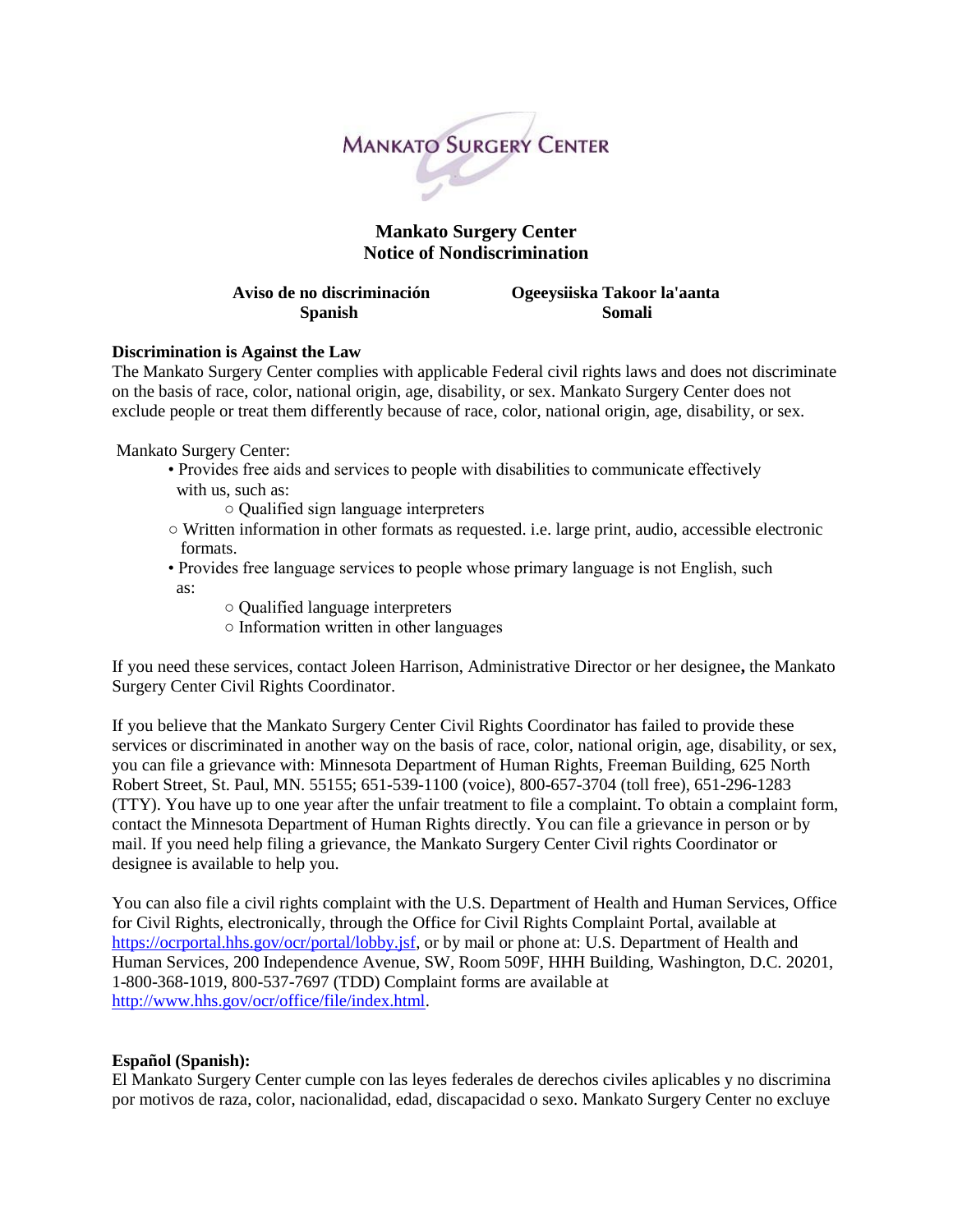a las personas ni las trata de forma diferente debido a su origen étnico, color, nacionalidad, edad, discapacidad o sexo.

Mankato Surgery Center:

• Proporciona asistencia y servicios gratuitos a las personas con discapacidades para que se

comuniquen de manera eficaz con nosotros, como los siguientes:

○ Intérpretes de lenguaje de señas capacitados.

○ Información escrita en otros formatos (letra grande, audio, formatos electrónicos

accesibles, otros formatos).

• Proporciona servicios lingüísticos gratuitos a personas cuya lengua materna no es el inglés,

como los siguientes:

- Intérpretes capacitados.
- Información escrita en otros idiomas.

Si necesita recibir estos servicios, comuníquese con Joleen Harrison, Director Administrativo Coordinador de Derechos Civiles.

Si considera que Mankato Surgery Center no le proporcionó estos servicios o lo discriminó de otra manera por motivos de origen étnico, color, nacionalidad, edad, discapacidad o sexo, puede presentar un reclamo a la siguiente persona: Minnesota Department of Human Rights, Freeman Building, 625 North Robert Street, St. Paul, MN. 55155; 651-539-1100 (voice), 800-657-3704 (toll free), 651-296-1283 (TTY). Usted tiene hasta un año después del tratamiento injusto para presentar una queja. Para obtener un formulario de queja, póngase en contacto con el Departamento de Derechos Humanos de Minnesota directamente. Usted puede presentar una queja en persona o por correo. Si necesita ayuda para presentar una queja, la Mankato Surgery Center o su designado coordinador de derechos civiles está disponible para ayudarle.

También puede presentar un reclamo de derechos civiles ante la Office for Civil Rights (Oficina de Derechos Civiles) del Department of Health and Human Services (Departamento de Salud y Servicios Humanos) de EE. UU. de manera electrónica a través de Office for Civil Rights Complaint Portal, disponible e[n https://ocrportal.hhs.gov/ocr/portal/lobby.jsf,](https://ocrportal.hhs.gov/ocr/portal/lobby.jsf) o bien, por correo postal a la siguiente dirección o por teléfono a los números que figuran a continuación: U.S. Department of Health and Human Services, 200 Independence Avenue, SW, Room 509F, HHH Building, Washington, D.C. 20201, 1-800- 368-1019, 800-537-7697 (TDD). Puede obtener los formularios de reclamo en el sitio web [http://www.hhs.gov/ocr/office/file/index.html.](http://www.hhs.gov/ocr/office/file/index.html)

## **Oroomiffa (Somali):**

Oo Mankato Surgery Center seera hawwaasummaa Feederaalaan kan wal simu ta'ee sanyii, bifa, dhiigaan, uumriidhaan, yookiin koorniyaadhaan kan wal hin loognee dha.